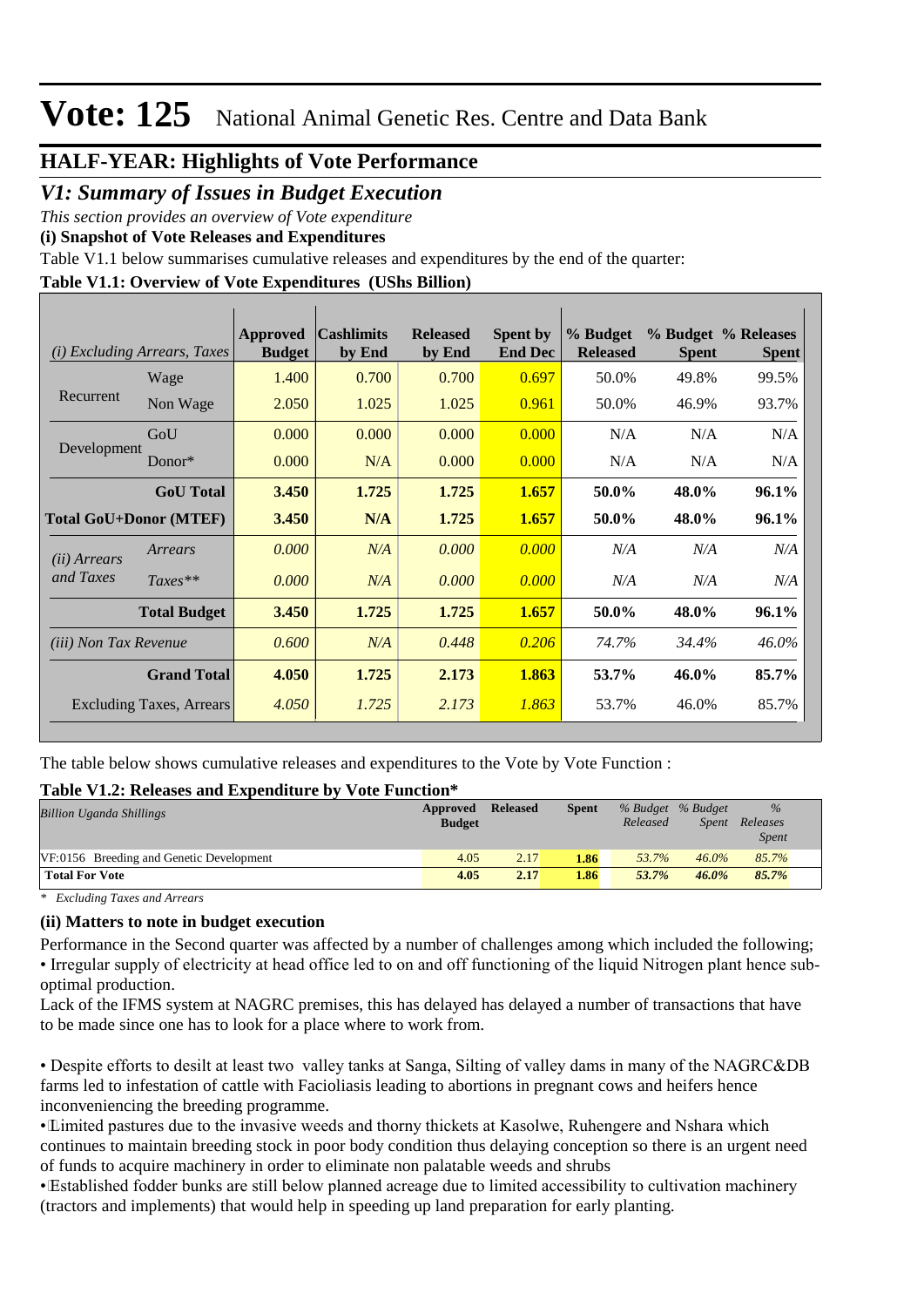## **HALF-YEAR: Highlights of Vote Performance**

• Limited number of the available cheap manual labor force to bush clear and prepare land for mechanized ploughing, harrowing and planting.

• Time spent in removing Stumps from opened up/bush cleared areas is too long that it stalls mechanized preparation of land for planting, the need for necessary machinery.

• Long procurement process that led to delayed delivery of planting materials and delayed establishment of fodder.

• Unavailability of enough vehicles to go to the field on time. Many of our functioning vehicles are beyond 7 years old and therefore they are quite inefficient yet vehicles play a pivotal role in service delivery.

• A number of the institution's farms/ranches are not connected to the national power grid which affects timely reporting on performance and decision making.

• Use of a manual machine for packing of semen into the straws is quite laborious and in-efficient; it affects quality of field straws.

•Inadequate liquid nitrogen could not allow for the quarter's targeted semen processing and storage.

#### **Table V1.3: High Unspent Balances and Over-Expenditure in the Domestic Budget (Ushs Bn)**

*(i) Major unpsent balances*

*(ii) Expenditures in excess of the original approved budget*

*\* Excluding Taxes and Arrears*

## *V2: Performance Highlights*

*This section provides highlights of output performance, focusing on key outputs and actions impelemented to improve section performance.*

#### **Table V2.1: Key Vote Output Indicators and Expenditures\***

| Vote, Vote Function<br><b>Key Output</b>                                                 | <b>Approved Budget and</b><br><b>Planned outputs</b>                                                                                                                                                                                                                                                                             | <b>Cumulative Expenditure</b><br>and Performance                                                                                                                                                                                                                                                                                                                                                                      | <b>Status and Reasons for any</b><br><b>Variation from Plans</b>                                                                                                                                                                                                                                                                                                                                                                                                                                                                                                                                       |
|------------------------------------------------------------------------------------------|----------------------------------------------------------------------------------------------------------------------------------------------------------------------------------------------------------------------------------------------------------------------------------------------------------------------------------|-----------------------------------------------------------------------------------------------------------------------------------------------------------------------------------------------------------------------------------------------------------------------------------------------------------------------------------------------------------------------------------------------------------------------|--------------------------------------------------------------------------------------------------------------------------------------------------------------------------------------------------------------------------------------------------------------------------------------------------------------------------------------------------------------------------------------------------------------------------------------------------------------------------------------------------------------------------------------------------------------------------------------------------------|
| Vote Function: 0156 Breeding and Genetic Development                                     |                                                                                                                                                                                                                                                                                                                                  |                                                                                                                                                                                                                                                                                                                                                                                                                       |                                                                                                                                                                                                                                                                                                                                                                                                                                                                                                                                                                                                        |
| Output: 015609                                                                           | Multiplication of pure Dairy animals & appropriate crosses                                                                                                                                                                                                                                                                       |                                                                                                                                                                                                                                                                                                                                                                                                                       |                                                                                                                                                                                                                                                                                                                                                                                                                                                                                                                                                                                                        |
|                                                                                          | Description of Performance: Development, multiplication<br>and utilization of livestock<br>genetic resources for example<br>Multiplication of various cattle<br>breeds (Dairy and beef),<br>breeding and multiplication Pig<br>germplasm, breeding and<br>multiplication of goats,<br>Breeding and multiplication of<br>chicken. | A total of one hundred eighty<br>four thousand, six hundred and<br>ninety five (63280)) improved<br>animal genetic resources<br>produced that is: 142 Dairy<br>crosses<br>60 Pure dairy<br>189 Beef crosses<br>369 Conservation of local<br>breeds.<br>121,459 Kuroiler chicks<br>405 Kids born<br>One hundred and seventeen<br>(117) piglets of Camborough<br>breed were born.<br>Produced at NAGRC&DB Bull<br>stud. | There was under performance in<br>production of semen mainly due<br>to the poor semen packing<br>machine which should ideally<br>be condemned or replaced with<br>a modern automatic machine.<br>There was under performance in<br>production of poultry genetic<br>resources due to the delayed<br>restocking of the kuroiler parent<br>stock line. Several repeats in<br>animals led to low numbers of<br>calves born. There was under<br>performance in both goats'<br>germplasm and cattle due to<br>3745 Doses semen inadequate structures to support<br>necessary breeding and<br>multiplication |
| Performance Indicators:                                                                  |                                                                                                                                                                                                                                                                                                                                  |                                                                                                                                                                                                                                                                                                                                                                                                                       |                                                                                                                                                                                                                                                                                                                                                                                                                                                                                                                                                                                                        |
| Quantity of improved breeds<br>produced (cattle, goats, pigs,<br>chicken)                | 843,250                                                                                                                                                                                                                                                                                                                          | 121932                                                                                                                                                                                                                                                                                                                                                                                                                |                                                                                                                                                                                                                                                                                                                                                                                                                                                                                                                                                                                                        |
| Number of technicians<br>trained in assisted<br>reproductive techniques (AI,<br>ET, NPD) | 50                                                                                                                                                                                                                                                                                                                               | 26                                                                                                                                                                                                                                                                                                                                                                                                                    |                                                                                                                                                                                                                                                                                                                                                                                                                                                                                                                                                                                                        |
| Number of farmers sensitized                                                             | 1,600                                                                                                                                                                                                                                                                                                                            | 1037                                                                                                                                                                                                                                                                                                                                                                                                                  |                                                                                                                                                                                                                                                                                                                                                                                                                                                                                                                                                                                                        |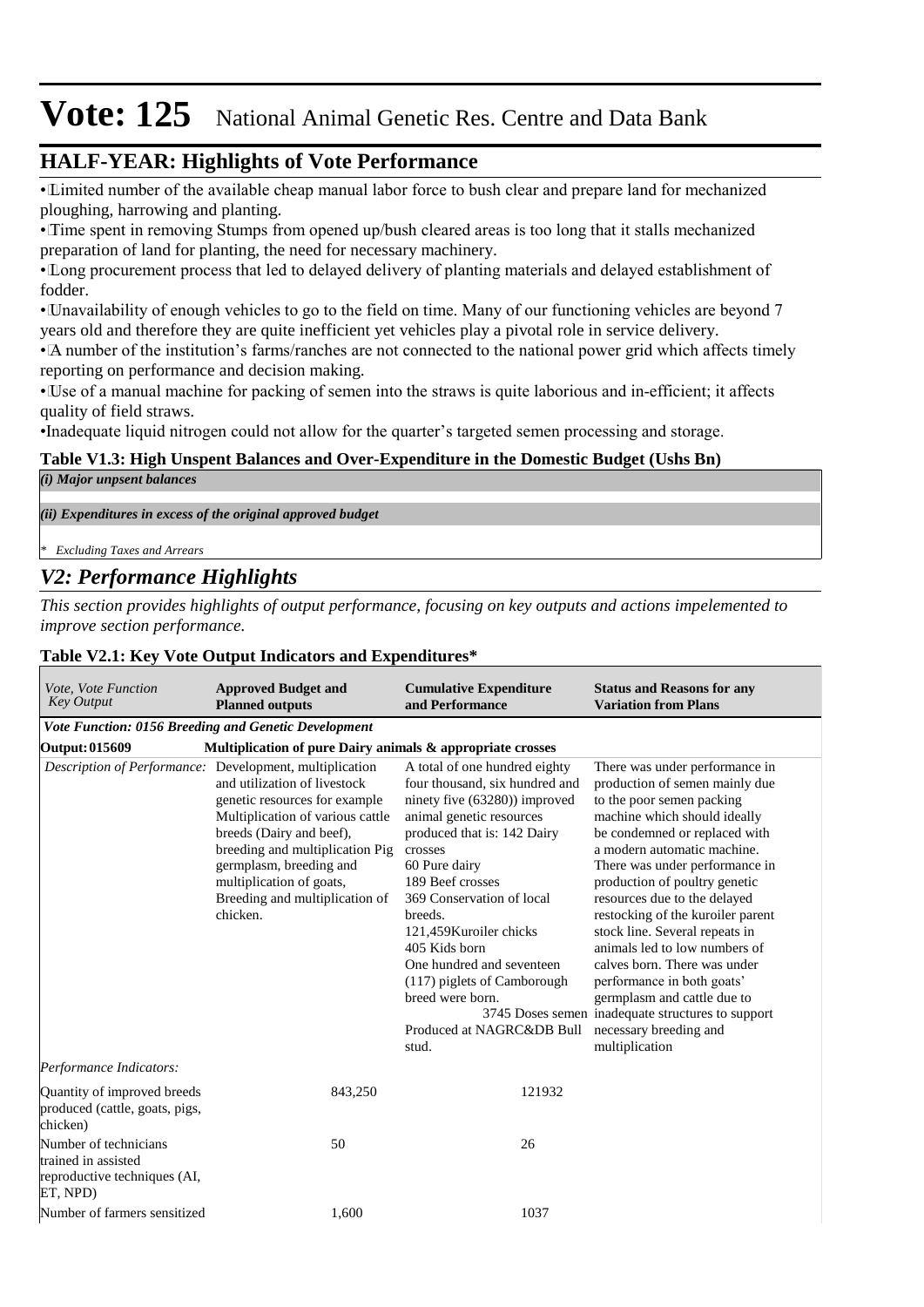| <i>Vote. Vote Function</i><br><b>Key Output</b>      | <b>Approved Budget and</b><br><b>Planned outputs</b> |        | <b>Cumulative Expenditure</b><br>and Performance |       | <b>Status and Reasons for any</b><br><b>Variation from Plans</b> |       |
|------------------------------------------------------|------------------------------------------------------|--------|--------------------------------------------------|-------|------------------------------------------------------------------|-------|
| in assisted reproductive<br>techniques (AI, ET, NPD) |                                                      |        |                                                  |       |                                                                  |       |
| No. of AI Satellite centres<br>established           |                                                      | 4      |                                                  | 1     |                                                                  |       |
| Litres of liquid nitrogen<br>produced                |                                                      | 43,200 |                                                  | 5322  |                                                                  |       |
| Doses of semen produced<br>and sold to farmers       |                                                      | 76,200 |                                                  | 950   |                                                                  |       |
| Output Cost:                                         | UShs Bn:                                             | 0.800  | UShs Bn:                                         | 0.183 | % Budget Spent:                                                  | 22.9% |
| <b>Vote Function Cost</b>                            | $UShs$ $Bn$ :                                        |        | $4.050$ UShs Bn:                                 |       | 1.863 % Budget Spent:                                            | 46.0% |
| <b>Cost of Vote Services:</b>                        | UShs $B_n$ :                                         |        | 4.050 <i>UShs Bn</i> :                           |       | 1.863 $%$ Budget Spent:                                          | 46.0% |

### **HALF-YEAR: Highlights of Vote Performance**

*\* Excluding Taxes and Arrears*

Based on the performance highlights in the second quarter, the Accounting Officer would like to emphasize the following in order to improve vote performance;

•1). Further training of staff to strengthen their skills in use of the IFMS and output Budgeting tool for improved handling of; financial, procurement, and reporting issues is necessary.

•2). Allocation of more funding to enable implementation of un-funded priorities, e.g. Repair and maintenance of farm vehicles, maintenance of dilapidated farm infrastructure, bush clearing, procurement of state of the art semen processing machines, recruitment of more technical staff, etc.

3).Accessing/installation of the necessary hardware and software used in operating the IFMS locally at the station is very important to enable timely handling of both the financial transactions and generation of reports. 4) Having accomplished the first phase of restocking Aswa ranch with 1000 breeding animals, the institution faces a challenge of shortfall on the wage bill in post since extra staffs were recruited and the same year Ministry of finance was informed in advance but we never received any response. The funds that were committed to fly in the breeding bulls for Aswa ranch from South Africa are inadequate.

5) There are inadequate AI breeding bulls a factor which calls for renovation and restocking of the bull stud at Entebbe.

#### **Table V2.2: Implementing Actions to Improve Vote Performance**

| <b>Planned Actions:</b>                                                                                                                                                                                                                                            | <b>Actual Actions:</b>                                                                                                                                                                                                                                                                                  | <b>Reasons for Variation</b>                                              |
|--------------------------------------------------------------------------------------------------------------------------------------------------------------------------------------------------------------------------------------------------------------------|---------------------------------------------------------------------------------------------------------------------------------------------------------------------------------------------------------------------------------------------------------------------------------------------------------|---------------------------------------------------------------------------|
| Vote: 125 National Animal Genetic Res. Centre and Data Bank                                                                                                                                                                                                        |                                                                                                                                                                                                                                                                                                         |                                                                           |
| Vote Function: 01 56 Breeding and Genetic Development                                                                                                                                                                                                              |                                                                                                                                                                                                                                                                                                         |                                                                           |
| - To develop and submit an additional<br>budget that will facilitate activities of<br>surveying all pieces of government land<br>and obtain land titles for each one of them.                                                                                      | One stock farm Lusenke has been<br>surveyed and arrangements under the<br>developed project proposal to fence have<br>been made, a number encroachers have<br>been dismissed through continued use of                                                                                                   | Inadequate funding to fence off all<br>government farmland.               |
| - Request for more funding to establish<br>more fodder banks.                                                                                                                                                                                                      | land for fodder establishment.                                                                                                                                                                                                                                                                          |                                                                           |
| Vote: 125 National Animal Genetic Res. Centre and Data Bank                                                                                                                                                                                                        |                                                                                                                                                                                                                                                                                                         |                                                                           |
| Vote Function: 01 56 Breeding and Genetic Development                                                                                                                                                                                                              |                                                                                                                                                                                                                                                                                                         |                                                                           |
| - Develop and submit to the Ministry of<br>Finance Planning and Economic<br>Development (MOFPED) a request to<br>consider funding the institution's<br>infrastructure; including government<br>farms, restocking, procurement of<br>vehicles, farm machinery, etc. | A five year project proposal (Animal<br>Genetics Improvement Project (AGIP))<br>worth 36 million USD has been developed<br>and ready for submission to Ministry of<br>Finance in order to undertake capital<br>development activities in nature and they<br>are key in in yielding the desired outputs. | Lack of capital development fund                                          |
| - Continue requesting/writing to the<br>Ministry of Public Service to consider the<br>institution's request since full allocation of<br>the required wage bill will enable                                                                                         | Relevant communications have been made<br>to Ministry of public service and Ministry<br>of Finance to bridge the funding gap of<br>wage recurrent and non-wage recurrent.                                                                                                                               | Failure to fully fund the operationalized<br>organo structure since 2005. |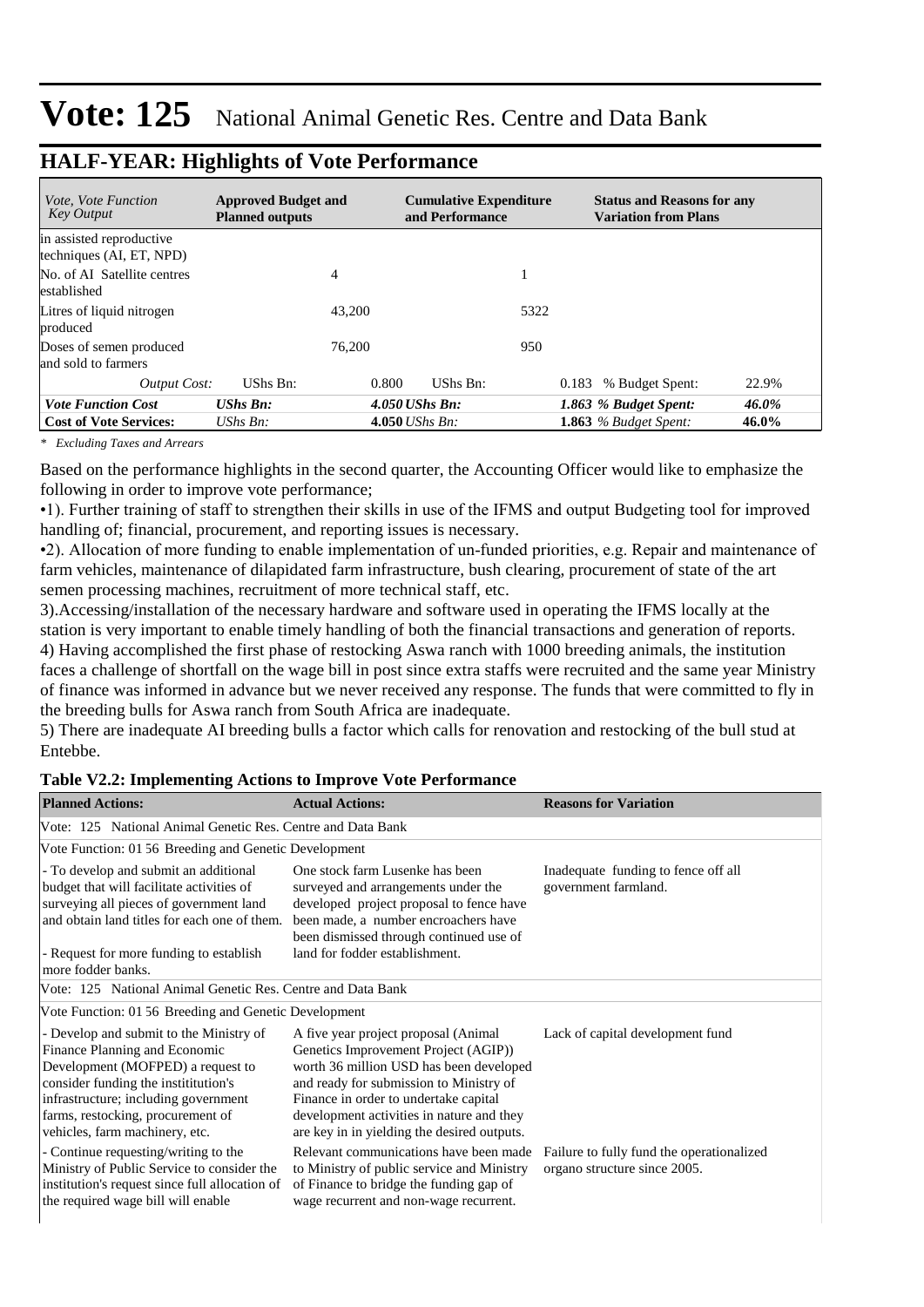# **HALF-YEAR: Highlights of Vote Performance**

**Planned Actions: Actual Actions:** *Actual Actions:* **<b>Reasons for Variation** 

NAGRC&DB recruit and fill up all the missing positions affecting vote performance.

# *V3: Details of Releases and Expenditure*

*This section provides a comprehensive summary of the outputs delivered by the Vote and further details of Vote expenditures by Vote Function and Expenditure Item.*

#### **Table V3.1: GoU Releases and Expenditure by Output\***

|        | <b>Billion Uganda Shillings</b>                                                                                                           | <b>Approved</b><br><b>Budget</b> | <b>Released</b> | Spent | $%$ GoU<br><b>Budget</b><br>Released | $%$ GoU<br><b>Budget</b><br>Spent | $%$ GoU<br>Releases<br>Spent |
|--------|-------------------------------------------------------------------------------------------------------------------------------------------|----------------------------------|-----------------|-------|--------------------------------------|-----------------------------------|------------------------------|
|        | VF:0156 Breeding and Genetic Development                                                                                                  | 3.45                             | 1.73            | 1.66  | 50.0%                                | 48.0%                             | 96.1%                        |
|        | Class: Outputs Provided                                                                                                                   | 3.45                             | 1.73            | 1.66  | 50.0%                                | 48.0%                             | 96.1%                        |
|        | 015601 Human Resource Development and Accounting                                                                                          | 1.52                             | 0.76            | 0.75  | 50.0%                                | 49.2%                             | 98.4%                        |
|        | 015602 Collection of animal production and breeding data                                                                                  | 0.29                             | 0.15            | 0.13  | 50.0%                                | 44.8%                             | 89.7%                        |
|        | 015603 Promotion of cattle breeding and development                                                                                       | 0.05                             | 0.03            | 0.02  | 50.0%                                | 47.6%                             | 95.2%                        |
|        | 015604 Promotion of goat breeding and development                                                                                         | 0.02                             | 0.01            | 0.01  | 50.0%                                | 25.7%                             | 51.3%                        |
|        | 015605 Promotion of piggery breeding and development                                                                                      | 0.09                             | 0.04            | 0.04  | 50.0%                                | 50.0%                             | 100.0%                       |
|        | 015606 Promotion of poultry breeding and development                                                                                      | 0.02                             | 0.01            | 0.01  | 50.0%                                | 50.0%                             | 100.0%                       |
|        | 015608 Vector and disease control in priority animal commodities                                                                          | 0.01                             | 0.01            | 0.00  | 50.0%                                | 15.0%                             | 30.1%                        |
|        | 015609 Multiplication of pure Dairy breeds & appropriate crosses                                                                          | 0.31                             | 0.15            | 0.15  | 50.0%                                | 49.5%                             | 99.0%                        |
|        | 015610 Industrial production of milk and allied products                                                                                  | 0.02                             | 0.01            | 0.01  | 50.0%                                | 50.0%                             | 100.0%                       |
|        | 015613 Beef breeding, promotion of beef breeds associations and beef<br>breeder societies.                                                | 0.01                             | 0.01            | 0.00  | 50.0%                                | 39.3%                             | 78.6%                        |
| 015614 | Multiplication of pure beef breeds & appropriate crosses                                                                                  | 0.31                             | 0.15            | 0.15  | 50.0%                                | 50.0%                             | 100.0%                       |
|        | 015616 Conservation and utilization of indegnous Animal Genetic<br>resources.                                                             | 0.02                             | 0.01            | 0.01  | 50.0%                                | 50.0%                             | 100.0%                       |
|        | 015617 Promotion of the identified, established and economically viable<br>poultry genetic resources                                      | 0.00                             | 0.00            | 0.00  | 50.0%                                | 42.7%                             | 85.3%                        |
|        | 015620 Training of poultry breeders & farmers                                                                                             | 0.01                             | 0.00            | 0.00  | 50.0%                                | $0.0\%$                           | $0.0\%$                      |
| 015621 | Breeding & multiplication of meat goats                                                                                                   | 0.06                             | 0.03            | 0.03  | 50.0%                                | 42.5%                             | 84.9%                        |
| 015623 | Breeding & multiplication of pigs                                                                                                         | 0.07                             | 0.03            | 0.03  | 50.0%                                | 50.0%                             | 100.0%                       |
|        | 015627 Evaluation and multiplication of improved pasture and fodder<br>germ-plasm                                                         | 0.30                             | 0.15            | 0.14  | 50.0%                                | 45.9%                             | 91.7%                        |
| 015628 | Industrial production of animal feeds.                                                                                                    | 0.01                             | 0.00            | 0.00  | 50.0%                                | 43.8%                             | 87.5%                        |
|        | 015629 Develop and maintain collaborative linkages for the<br>establishment and development of a National Animal<br>identification system | 0.01                             | 0.00            | 0.00  | 50.0%                                | 0.0%                              | 0.0%                         |
|        | 015630 Development and maintenace of a National Livestock Registry<br>and National Data Bank                                              | 0.01                             | 0.01            | 0.00  | 50.0%                                | 49.6%                             | 99.1%                        |
|        | 015631 Develop National herd/milk/beef recording schemes                                                                                  | 0.01                             | 0.01            | 0.01  | 50.0%                                | 50.0%                             | 100.0%                       |
| 015632 | Performance & progeny-testing schemes                                                                                                     | 0.01                             | 0.00            | 0.00  | 50.0%                                | 50.0%                             | 100.0%                       |
| 015634 | Production and sale of founder brood stock of fisheries<br>resources.                                                                     | 0.01                             | 0.00            | 0.00  | 50.0%                                | 37.8%                             | 75.5%                        |
|        | 015636 Strengthening and maintenace of dairy $\&$ beef bull, billy $\&$ boar<br>studs.                                                    | 0.04                             | 0.02            | 0.02  | 50.0%                                | 50.0%                             | 100.0%                       |
|        | 015637 Training, refreshing and facilitating AI and MOET technicians                                                                      | 0.06                             | 0.03            | 0.03  | 50.0%                                | 50.0%                             | 100.0%                       |
|        | 015638 Providing breeding and training to farmers and other<br>stakeholders along the ARTs value chain                                    | 0.05                             | 0.03            | 0.02  | 50.0%                                | 45.3%                             | 90.7%                        |
|        | 015639 Production, procurement and sale of semen, eggs, ova, embryos<br>and their associated equipment                                    | 0.06                             | 0.03            | 0.03  | 50.0%                                | 50.0%                             | 100.0%                       |
|        | 015640 Production, procurement and sale of liquid nitrogen and<br>associated equipment.                                                   | 0.06                             | 0.03            | 0.03  | 50.0%                                | 50.0%                             | 100.0%                       |
|        | 015641 Strengthening and maintenace of state-of-the-art ARTs<br>laboratories                                                              | 0.03                             | 0.02            | 0.01  | 50.0%                                | 50.0%                             | 100.0%                       |
|        | <b>Total For Vote</b>                                                                                                                     | 3.45                             | 1.73            | 1.66  | 50.0%                                | 48.0%                             | 96.1%                        |

*\* Excluding Taxes and Arrears*